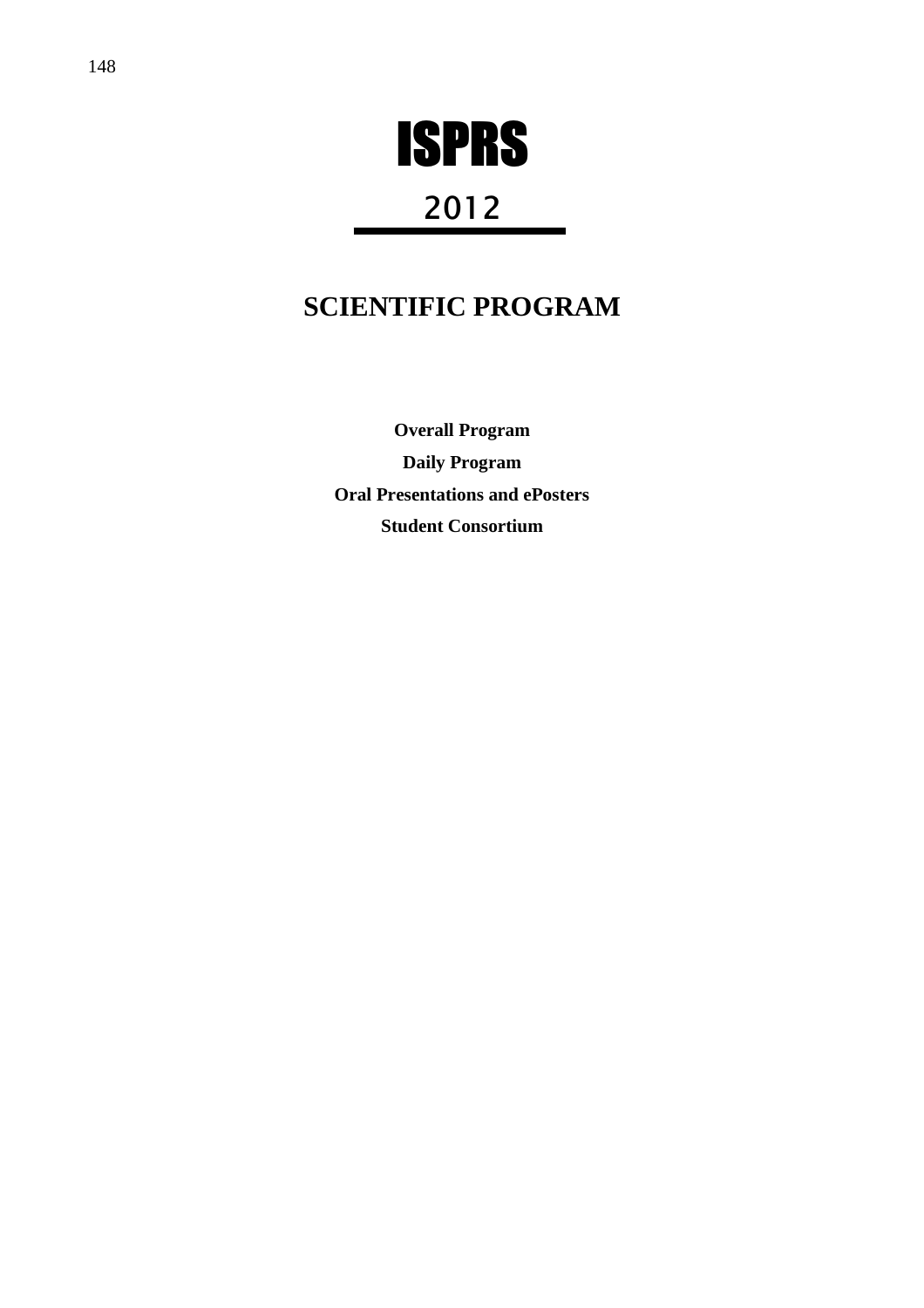|                         | August 25<br>Saturday           | August 26<br>Sunday         |                         | August 27<br>Monday         |                | August 28<br>Tuesday                 |                          | Wednesday<br>August 29 | August 30<br>Thursday   |                   | August 31<br>Friday      | September 1<br>Saturday |
|-------------------------|---------------------------------|-----------------------------|-------------------------|-----------------------------|----------------|--------------------------------------|--------------------------|------------------------|-------------------------|-------------------|--------------------------|-------------------------|
| $\overline{900}$<br>930 | <b>Morkshops</b><br><b>Tang</b> | Plenary                     | Theme and<br>Technical, | Plenary<br><b>ARSPC</b>     | Forum<br>Youth | Theme and<br>Technical,              | <b>ARSPC</b><br>Plenary  | Plenary                | Theme and<br>Technical, | CATCON            | Plenary                  | Theme and<br>Technical, |
| 1000                    | <b>Tutorials</b>                |                             | Special                 |                             |                | Special                              |                          |                        | Special                 |                   |                          | Special                 |
| 10:30                   |                                 |                             |                         |                             |                |                                      | Coffee                   | <b>Break</b>           |                         |                   |                          |                         |
| 11:00                   | <b>Workshops</b>                | Technical,                  | <b>Technical</b> ,      |                             |                | Technical,                           |                          | Technical,             | Technical,              |                   | Technical,               |                         |
| 11:30                   | and                             | Theme and                   | Theme and               | <b>ARSPC</b>                | Forum<br>Youth | Theme and                            | <b>ARSPC</b>             | Theme and              | Theme and               | CATCON            | Theme and                | Plenary                 |
| 1200                    | Tutorials                       | Special                     | <b>Special</b>          |                             |                | Special                              |                          | Special                | Special                 |                   | Special                  |                         |
| 12:30                   |                                 |                             |                         |                             |                |                                      | Lunch                    | <b>Break</b>           |                         |                   |                          |                         |
| 13:00                   |                                 |                             |                         |                             |                |                                      |                          |                        |                         |                   |                          |                         |
| 13:30                   |                                 |                             |                         |                             |                |                                      | <b>Business Meetings</b> |                        |                         |                   |                          |                         |
| 14:00                   | <b>Workshops</b>                | Technical,                  | <b>Short</b>            |                             |                | Short                                |                          | 56<br>Short            | <b>Short</b>            |                   | Short                    | Ceremony<br>Closing     |
| 14:30                   | Tutorials<br>and                | Theme and                   | plus                    |                             | Forum<br>Youth | plus                                 | Technical<br>Tour        | plus                   | plus                    | Technical<br>Tour | plus                     |                         |
| 15:00                   |                                 | Special                     | Interactive             |                             |                | Interactive                          |                          | Interactive            | Interactive             |                   | Interactive              |                         |
| 15:30                   |                                 |                             |                         |                             |                |                                      | Coffee                   | <b>Break</b>           |                         |                   |                          |                         |
| 16:00                   |                                 | Technical,                  | Technical               |                             |                | Technical,                           |                          | Technical,             | Technical,              |                   | Technical,               |                         |
| 16:30<br>17:00          | Ceremony<br>Opening             | Theme and<br>Special        | Theme and<br>Special    | <b>ARSPC</b>                | Forum<br>Youth | <b>ARSPC</b><br>Theme and<br>Special | Technical<br>Tour        | Theme and<br>Special   | Theme and<br>Special    | Technical<br>Tour | Theme and<br>Special     |                         |
| 17:30                   |                                 |                             |                         |                             |                |                                      | Networking               | <b>Break</b>           |                         |                   |                          |                         |
| 18:00                   |                                 |                             |                         |                             |                |                                      |                          |                        |                         |                   |                          |                         |
| 18:30                   | Welcome                         |                             |                         | <b>Exhibitors Reception</b> |                |                                      |                          |                        |                         |                   | Pre-dimer drinks         |                         |
| 19:00                   | Reception                       |                             |                         |                             |                |                                      |                          |                        |                         |                   |                          |                         |
| 20:00                   |                                 |                             |                         |                             |                |                                      |                          | Restaurant<br>Evening  |                         |                   |                          | AFL Game                |
| 20:30                   |                                 | Home Hospitality<br>Evening |                         |                             |                | Theatre Evening                      |                          | and                    | Free Evening            |                   | <b>Conference Dinner</b> | (Australian Rules       |
| 21:00                   |                                 |                             |                         |                             |                |                                      |                          | Foundation<br>Function |                         |                   |                          | Football)               |
| 21:30                   |                                 |                             |                         |                             |                |                                      |                          |                        |                         |                   |                          |                         |

OVERALL PROGRAM **OVERALL PROGRAM**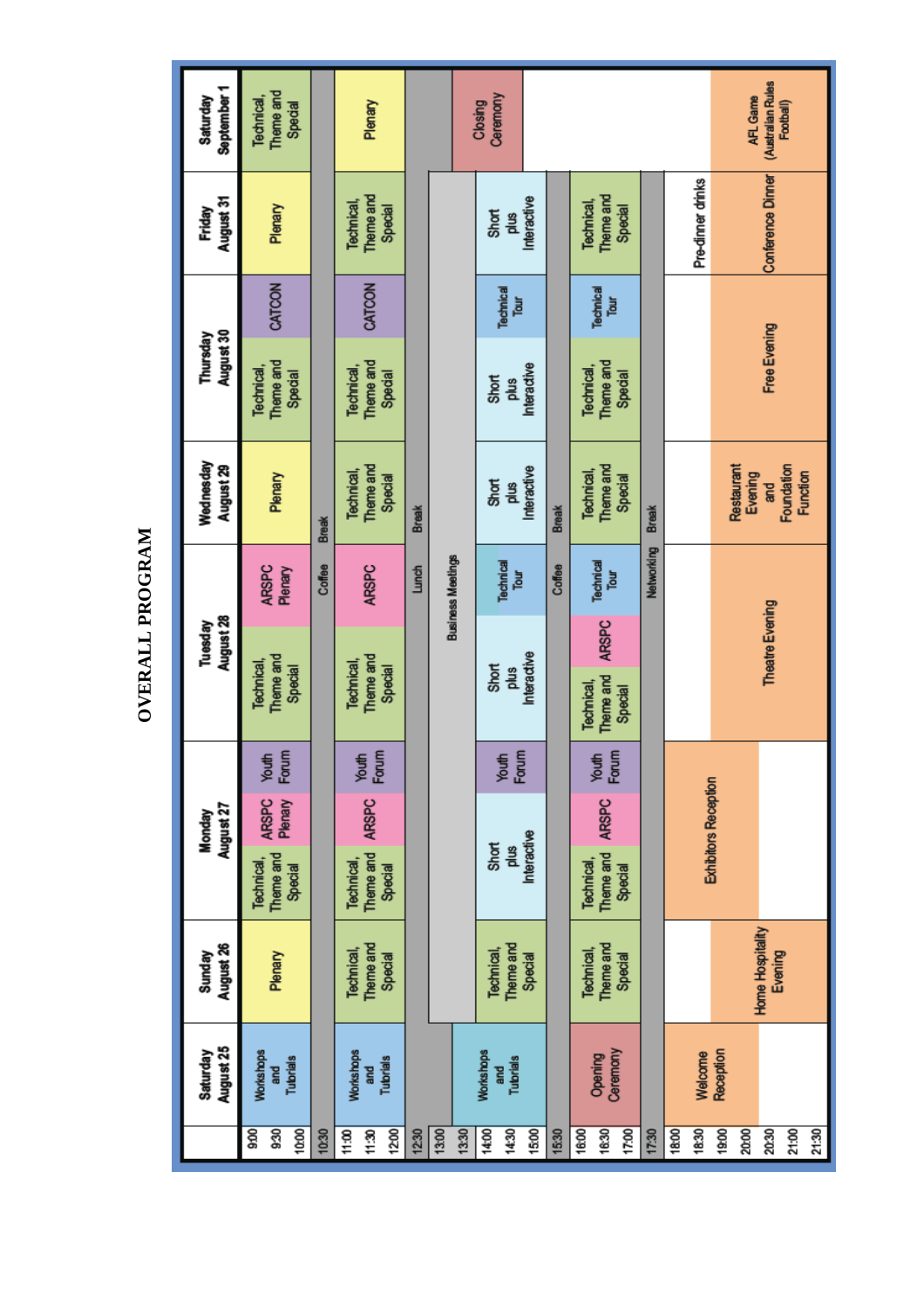### **Daily Program**

### **Saturday August 25, 2012**

| <b>Workshops and Tutorials</b>                                                  | Presenter(s)               |
|---------------------------------------------------------------------------------|----------------------------|
| Remote Sensing Spatial-Temporal Multispectral Data for Specific Crop<br>Mapping | Anil Kumar, India          |
| Probabilistic Data Analysis Using Graphical Models                              | Wolfgang Forstner, Germany |
| <b>Geovisual Analytics</b>                                                      | Chris Pettit, Australia    |
|                                                                                 | Arzu Coltekin, Switzerland |
|                                                                                 | Amy L. Griffin, Australia  |
|                                                                                 | Anthony Robinson, USA      |
| LiDAR Waveform: The Potential and Benefits for Topographic Mapping              | Charles Toth               |

### **Sunday August 26, 2012**

| Time          | Location  | <b>Session Code</b> | Sunday August 26                                                             |
|---------------|-----------|---------------------|------------------------------------------------------------------------------|
| 9:00-10:30    | Plenary 2 |                     | Plenary 1                                                                    |
|               | Plenary 2 | <b>TS714</b>        | VII/4: Methods for Land Cover Classification-1                               |
|               | 208       | SS901               | CIPA, ICOMOS and WG V/2: Advances in Digital Documentation-1                 |
|               | 210       | <b>TS801</b>        | VIII/1: Earthquakes and Damage Assessment                                    |
|               | 211       | <b>TS701</b>        | VII/1: Physical Modelling and Signatures in Remote Sensing-1                 |
|               | 212       | <b>TS501</b>        | V/1: Vision Metrology - Best Practice, Systems and Applications-1            |
| 11:00-12:30   | 213       | <b>TS401</b>        | IV/1: Geospatial Data Infrastructure-1                                       |
|               | 216       | SS911               | ISPRS and GSDI: Spatially Enabled Society                                    |
|               | 217       | <b>TS601</b>        | VI/1: Web Based Education and VI/2: E-Delivery of Education Services-1       |
|               | 218       | <b>TS101</b>        | I/1: Standardization of Airborne Platform Interface                          |
|               | 219       | <b>TS301</b>        | III/4: Building Reconstruction                                               |
|               | 220       | <b>TS201</b>        | II/1: Cognition and Modeling of Space and Time-1                             |
|               | Plenary 2 | <b>TS715</b>        | VII/4: Methods for Land Cover Classification-2                               |
| $2:00-3:30$   | 208       | SS902               | CIPA, ICOMOS and WG V/2: Advances in Digital Documentation-2                 |
|               | 209       | <b>TS805</b>        | VIII/2: Environment and Health-1                                             |
|               | 210       | <b>TS802</b>        | VIII/1: Mass Movements                                                       |
|               | 212       | <b>TS502</b>        | V/1: Vision Metrology - Best Practice, Systems and Applications-2            |
|               | 213       | <b>TS402</b>        | IV/1: Geospatial Data Infrastructure-2                                       |
|               | 216       | SS914               | <b>URSI</b> and ISPRS: Disaster Management                                   |
|               | 217       | <b>TS602</b>        | VI/1: Web Based Education and VI/2: E-Delivery of Education Services-2       |
|               | 218       | <b>TS102</b>        | I/2: LIDAR, SAR and Optical Sensors for Airborne and Spaceborne Platforms-1  |
|               | 219       | <b>TS302</b>        | III/4: ISPRS Benchmark-1                                                     |
|               | 220       | <b>TS202</b>        | II/1: Cognition and Modeling of Space and Time-2                             |
|               | 5.2.03-4  |                     | <b>ALCM Consortium Meeting</b>                                               |
|               | Plenary 2 | <b>TS716</b>        | VII/4: Methods for Land Cover Classification-3                               |
| $4:00 - 5:30$ | 208       | SS904               | EuroSDR and WG IV/2: Automatic Updates of National Core Geospatial databases |
|               | 209       | SS908               | ICA and WG IV/7: Exploring the Moon!                                         |
|               | 210       | <b>TS806</b>        | VIII/2: Environment and Health-2                                             |
|               | 211       | <b>TS703</b>        | VII/1: Physical Modelling and Signatures in Remote Sensing-2                 |
|               | 212       | <b>TS503</b>        | V/2: Cultural Heritage Data Acquisition and Processing-1                     |
|               | 213       | <b>TS403</b>        | IV/1: Geospatial Data Infrastructure-3                                       |
|               | 216       | TS311               | ICWG III/VII: Feature Analysis for Image Classification                      |
|               | 217       | <b>TS604</b>        | VI/5: Promotion of the Profession to Young People                            |
|               | 218       | <b>TS103</b>        | I/2: LIDAR, SAR and Optical Sensors for Airborne and Spaceborne Platforms-2  |
|               | 219       | <b>TS303</b>        | III/4: ISPRS Benchmark-2                                                     |
|               | 220       | <b>TS203</b>        | II/2: Urban / City Generalization                                            |
|               | 5.2.03-4  |                     | <b>ALCM</b> Consortium Meeting                                               |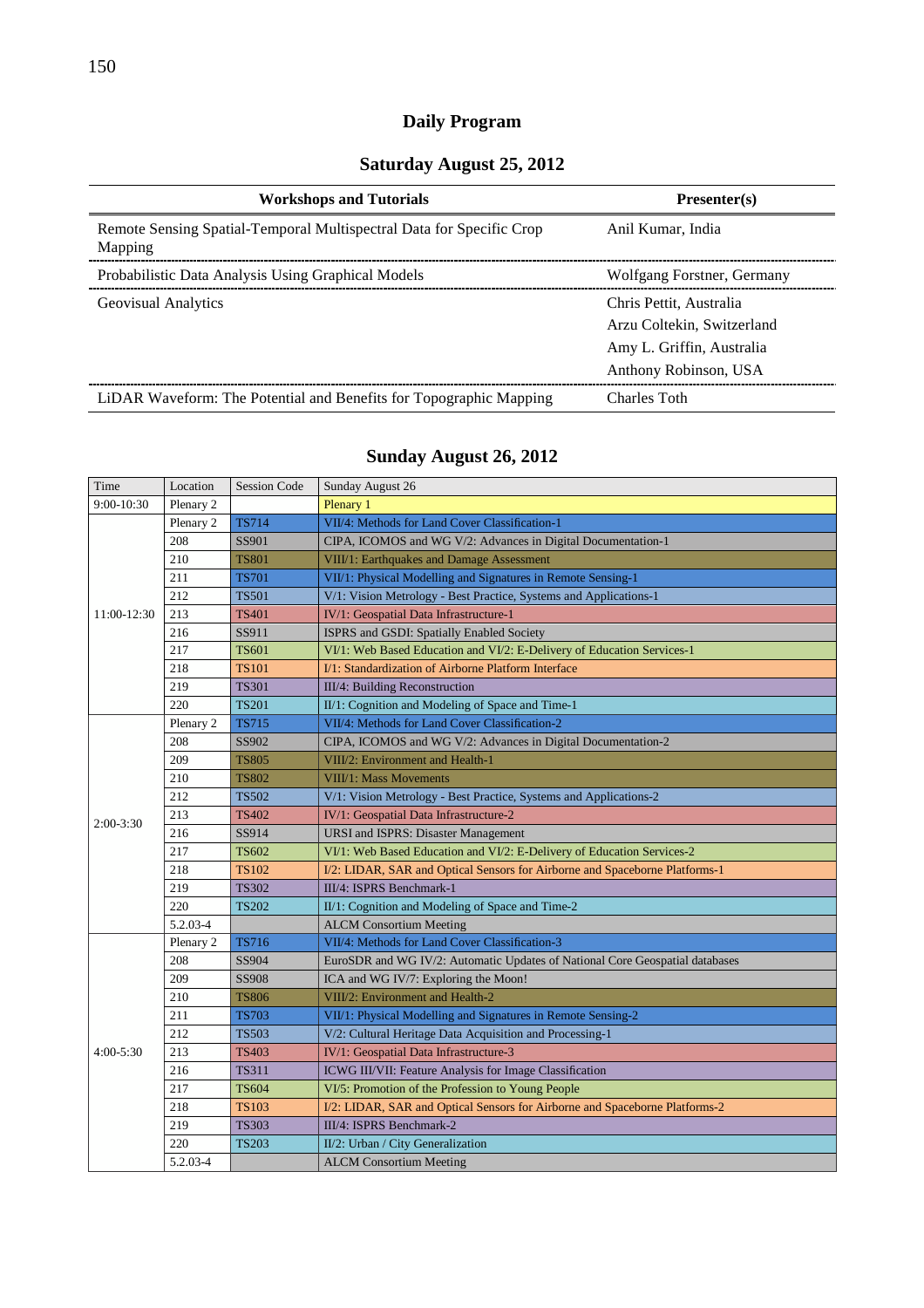| <b>Time</b> | Location  | <b>Session Code</b> | <b>Monday August 27</b>                                                                                                                                                                                                                                         |
|-------------|-----------|---------------------|-----------------------------------------------------------------------------------------------------------------------------------------------------------------------------------------------------------------------------------------------------------------|
|             | Plenary 2 |                     | <b>GAII</b>                                                                                                                                                                                                                                                     |
|             | 208       | <b>TS728</b>        | VII/6: Remote Sensing Data Fusion-1                                                                                                                                                                                                                             |
|             | 209       | <b>TS807</b>        | VIII/3: Cloud and Atmospheric Data Analyses                                                                                                                                                                                                                     |
|             | 210       | <b>TS804</b>        | VIII/1: Projects and Systems                                                                                                                                                                                                                                    |
|             | 211       | <b>TS704</b>        | <b>VII/2: Deformation Monitoring</b>                                                                                                                                                                                                                            |
|             | 212       | <b>TS504</b>        | V/2: Cultural Heritage Data Acquisition and Processing-2                                                                                                                                                                                                        |
| 9:00-10:30  | 213       | <b>TS404</b>        | IV/2: Automatic Geospatial Data Acquisition and Image-Based Databases-1                                                                                                                                                                                         |
|             | 216       | 1001                | 16ARSPC/1: Plenary Session - Sustaining Earth Observation for Australia                                                                                                                                                                                         |
|             | 217       | <b>TS605</b>        | Youth Forum-1                                                                                                                                                                                                                                                   |
|             | 218       | <b>TS104</b>        | I/2: LIDAR, SAR and Optical Sensors for Airborne and Spaceborne Platforms-3                                                                                                                                                                                     |
|             | 219       | <b>TS304</b>        | III/4: Database Updating and Diagnostic                                                                                                                                                                                                                         |
|             | 220       | <b>TS204</b>        | II/2: Terrain Generalization                                                                                                                                                                                                                                    |
|             | 5.2.01-2  | SS907               | ICA and WG IV/5: Crowdsourcing and Volunteered Geographic Information                                                                                                                                                                                           |
|             | 5.2.03-4  | <b>TS606</b>        | Youth Forum-2                                                                                                                                                                                                                                                   |
|             | Plenary 2 |                     | <b>GAII</b>                                                                                                                                                                                                                                                     |
|             | 208       | <b>TS729</b>        | VII/6: Remote Sensing Data Fusion-2                                                                                                                                                                                                                             |
|             | 209       | <b>TS808</b>        | VIII/3: Climate Change and Temperature Estimation                                                                                                                                                                                                               |
|             | 210       | TS813               | <b>VIII/6: Crop Assessment</b>                                                                                                                                                                                                                                  |
| 11:00-12:30 | 211       | <b>TS705</b>        | VII/2: Interferometric Image Analysis and Object Extraction                                                                                                                                                                                                     |
|             | 212       | <b>TS505</b>        | V/3: Laser Scanning I: Point Cloud Registration                                                                                                                                                                                                                 |
|             | 213       | TS405               | IV/2: Automatic Geospatial Data Acquisition and Image-Based Databases-2                                                                                                                                                                                         |
|             | 216       | 1002                | 16ARSPC/2: Land Cover Mapping 1                                                                                                                                                                                                                                 |
|             | 217       | <b>TS607</b>        | Youth Forum-3                                                                                                                                                                                                                                                   |
|             | 218       | TS105               | I/3:Multi-Platform Multi-Sensor Inter-Calibration-1                                                                                                                                                                                                             |
|             | 219       | <b>TS320</b>        | III/4: Dense Matching for Surface Reconstruction                                                                                                                                                                                                                |
|             | 220       | <b>TS205</b>        | II/3: Spatio-Temporal Pattern Analysis                                                                                                                                                                                                                          |
|             | 5.2.01-2  | <b>TS608</b>        | Youth Forum-4                                                                                                                                                                                                                                                   |
|             | 5.2.03-4  | <b>TS409</b>        | IV/4: Virtual Globes and Context-Aware Visualisation-1                                                                                                                                                                                                          |
|             | 210       | <b>PS801</b>        | VIII/1: Disaster Management; VIII/3: Atmosphere, Climate and Weather                                                                                                                                                                                            |
| $2:00-3:30$ | 211       | <b>PS701</b>        | VII/1: Physical Modelling and Signatures in Remote Sensing; VII/2: SAR Interferometry; VII/3,<br>VII/6, III/2, V/3: Integration of hyperspectral and lidar data                                                                                                 |
|             | 213       | <b>PS401</b>        | ICWG IV/VIII: Updating and Maintenance of Core Spatial Databases; IV/2, IV/4: Point Cloud<br>Processing, Management and Visualization; IV/2, IV/II: GeoSensor Networks and Sensor Web; IV/2:<br>Automatic Geospatial Data Acquisition and Image-Based Databases |
|             | 216       | 1003                | 16ARSPC                                                                                                                                                                                                                                                         |
|             | 217       | TS610               | Youth Forum - Panel of Invited Speakers                                                                                                                                                                                                                         |
|             | 218       | <b>PS406</b>        | IV/8: 3D Spatial Data Integration for Disaster Management & Env. Monitoring; IV/II, IV/8, IV/1:<br>Volunteered Geospatial Information; IV/7: Planetary Mapping and Databases                                                                                    |
|             | 219       | <b>PS301</b>        | ICWG III/VII: Pattern Recognition in Remote Sensing                                                                                                                                                                                                             |
|             | 220       | <b>PS201</b>        | ICWG II/IV: Semantic Interoperability and Ontology for Geospatial Information; II/1: Cognition and<br>Modeling of Space and Time; II/5: Multidimensional and Mobile Data Models                                                                                 |
|             | 5.2.01-2  | <b>VS101</b>        | Hexagon Vendor Session 1                                                                                                                                                                                                                                        |
|             | 5.2.03-4  | <b>VS101</b>        | Hexagon Photogrammetry and Geospatial Solutions                                                                                                                                                                                                                 |
|             | Plenary 2 | <b>TS717</b>        | VII/4: Methods for Land Cover Classification-4                                                                                                                                                                                                                  |
|             | 209       | <b>TS410</b>        | IV/4: Virtual Globes and Context-Aware Visualisation-2                                                                                                                                                                                                          |
|             | 210       | <b>TS809</b>        | VIII/4: Coastal Regions and Wetlands                                                                                                                                                                                                                            |
|             | 211       | <b>TS706</b>        | VII/2: Monitoring of Deformation and Motion                                                                                                                                                                                                                     |
|             | 212       | SS903               | CIPA, TC IV: 3D Dynamic Landscape Visions for Cultural Heritage/Archaeology                                                                                                                                                                                     |
| $4:00-5:30$ | 213       | TS406               | IV/3: Mapping from High Resolution Data-1                                                                                                                                                                                                                       |
|             | 216       | 1004                | 16ARSPC/4: Applications of Earth Observation Data and Terminology                                                                                                                                                                                               |
|             | 217       | TS611               | Youth Forum - General Assembly                                                                                                                                                                                                                                  |
|             | 218       | TS106               | I/3: Multi-Platform Multi-Sensor Inter-Calibration-2                                                                                                                                                                                                            |
|             | 219       | TS321               | <b>III/4: Surface Reconstruction</b>                                                                                                                                                                                                                            |
|             | 220       | ThS324              | TCs III and V: Medical Imaging and Human Motion                                                                                                                                                                                                                 |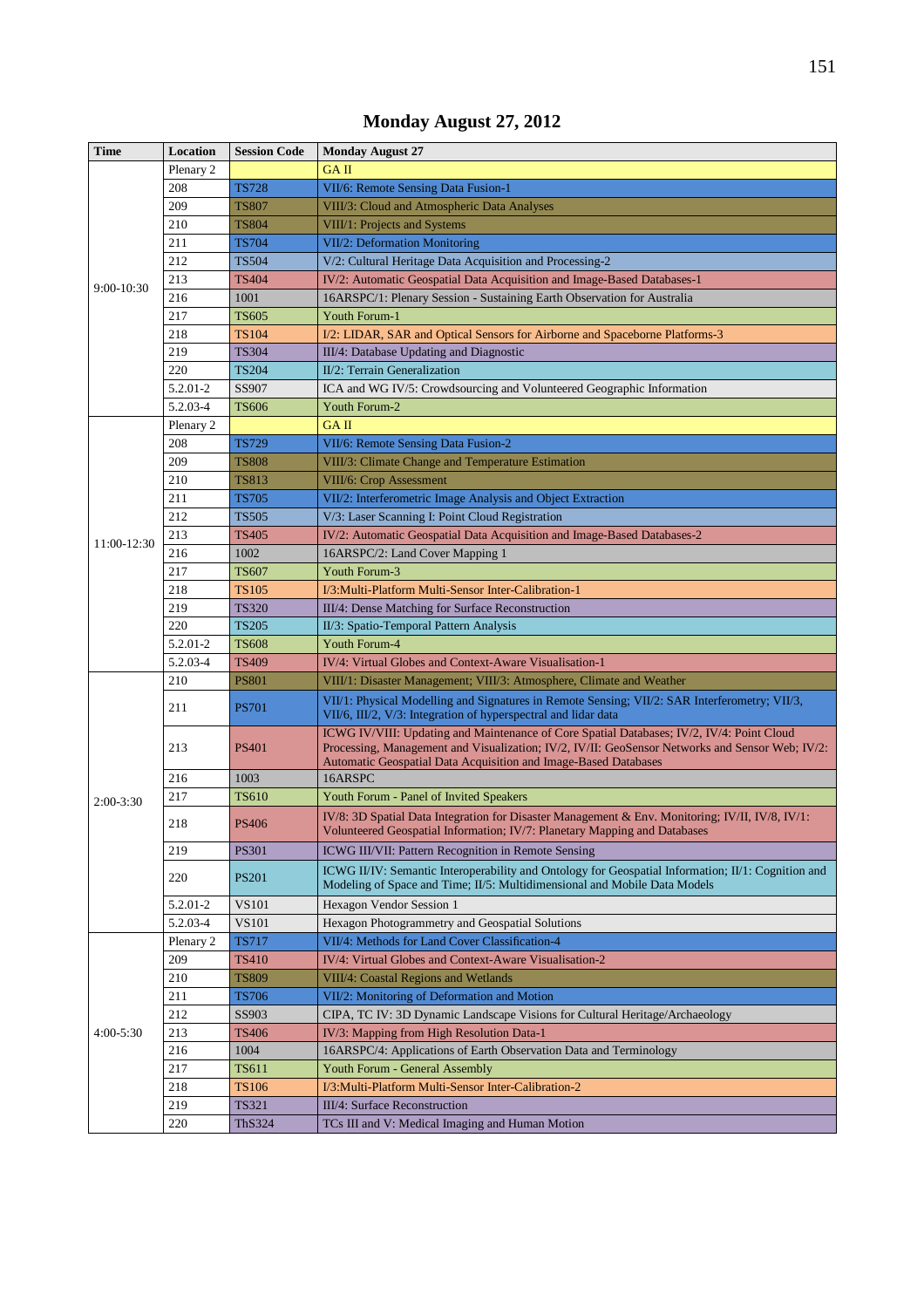| <b>Time</b> | Location | <b>Session Code</b> | <b>Tuesday August 28</b>                                                                                                               |
|-------------|----------|---------------------|----------------------------------------------------------------------------------------------------------------------------------------|
|             | 208      | SS905-1             | IAA and ISPRS: Earth Observation Forum-1                                                                                               |
|             | 209      | <b>TS810</b>        | VIII/4: Hydrological Estimations, Sediment and Geomorphology                                                                           |
|             | 210      | <b>TS815</b>        | VIII/6: Vegetation and Ecosystems-1                                                                                                    |
|             | 211      | <b>TS707</b>        | VII/2: DEM Extraction and Validation                                                                                                   |
|             | 212      | <b>TS506</b>        | V/3: Laser Scanning II: Mobile Mapping and Deformation Measurement                                                                     |
| 9:00-10:30  | 213      | <b>TS407</b>        | IV/3: Mapping from High Resolution Data-2                                                                                              |
|             | 216      | 1005                | 16ARSPC/5: Plenary 2                                                                                                                   |
|             | 217      | <b>TS730</b>        | VII/6: Remote Sensing Data Fusion-3                                                                                                    |
|             | 218      | <b>TS107</b>        | I/3: Multi-Platform Multi-Sensor Inter-Calibration-3                                                                                   |
|             | 219      | <b>TS322</b>        | III/4: Performance Analysis                                                                                                            |
|             | 220      | <b>TS207</b>        | II/3: Spatial Data Mining - 1                                                                                                          |
|             | 5.2.01-2 | <b>SS908</b>        | ICA and WG IV/7: Exploring the Moon!                                                                                                   |
|             | 208      | SS905-2             | IAA and ISPRS: Earth Observation Forum-2                                                                                               |
|             | 209      | <b>TS736</b>        | Highlights of TC VII                                                                                                                   |
|             | 210      | <b>TS816</b>        | VIII/6: Vegetation and Ecosystems-2                                                                                                    |
|             | 211      | <b>TS708</b>        | VII/3: Information Extraction from Hyperspectral Data-1                                                                                |
|             | 212      | <b>TS507</b>        | V/3: Laser Scanning III: Multi-sensor Integration                                                                                      |
| 11:00-12:30 | 213      | <b>TS408</b>        | IV/3: Mapping from High Resolution Data-3                                                                                              |
|             | 216      | 1006                | 16ARSPC/6: Advanced image processing                                                                                                   |
|             | 217      | SS910               | ICA, FIG, IEEE, EuroSDR, TCVI: CrossBorder Education for the Global GI-Community                                                       |
|             | 218      | <b>TS108</b>        | I/4: Performance of Very High Resolution Optical Sensors - Geometry and DEM                                                            |
|             | 219      | <b>TS312</b>        | ICWG III/VII: Image Classification                                                                                                     |
|             | 220      | <b>TS208</b>        | II/3: Spatial Data Mining - 2                                                                                                          |
|             | 5.2.03-4 | <b>ThS425</b>       | IV/5, IV/1, II/IV, IV/8, IV/3: Free and Open Source Web Mapping and Processing                                                         |
|             | 208      | SS905-3             | IAA and ISPRS: Earth Observation Forum-3                                                                                               |
|             | 210      | <b>PS802</b>        | VIII/4: Water                                                                                                                          |
|             | 211      | <b>PS702</b>        | VII/3: Information Extraction from Hyperspectral Data; VII/4: Methods for Land Cover Classification                                    |
|             | 213      | <b>PS402</b>        | IV/1: Geospatial Data Infrastructure; IV/1,4,5, II/2,6,8: Data Modeling for Online Geographic<br>Infomation<br><b>Services</b>         |
| $2:00-3:30$ | 216      | <b>PS306</b>        | III/4: Complex Scene Analysis and 3D Reconstruction                                                                                    |
|             | 218      | <b>PS101</b>        | I/2: LIDAR, SAR and Optical Sensors for Airborne and Spaceborne Platforms; I/3: Multi-Platform<br>Multi- Sensor Inter-Calibration      |
|             | 219      | <b>PS302</b>        | ICWG III/VII: Pattern Recognition in Remote Sensing; III/1: Pose Estimation and Surface<br>Reconstruction from Image and/or Range Data |
|             | 5.2.01-2 | VS102               | Hexagon Vendor Session 2                                                                                                               |
|             | 5.2.03-4 | VS102               | New Solutions from Hexagon Geosystems and Intergraph                                                                                   |
|             | 208      | SS905-4             | IAA and ISPRS: Earth Observation Forum-4                                                                                               |
|             | 209      | <b>TS731</b>        | VII/7: Theory and Experiments in Radar and Lidar-1                                                                                     |
|             | 210      | <b>TS817</b>        | <b>VIII/6: Vegetation Dynamics</b>                                                                                                     |
|             | 211      | <b>TS709</b>        | VII/3: Information Extraction from Hyperspectral Data-2                                                                                |
|             | 212      | <b>TS508</b>        | V/3: Laser Scanning IV: Other Ranging Sensors and Point Cloud Modelling                                                                |
|             | 213      | <b>TS428</b>        | IV/3: Mapping from High Resolution Data-4                                                                                              |
| 4:00-5:30   | 216      | 1008                | 16ARSPC/8: Land Cover Mapping 2                                                                                                        |
|             | 217      | <b>TS812</b>        | VIII/5: Energy and Solid Earth                                                                                                         |
|             | 218      | <b>TS109</b>        | I/4: Large Scale Adjustment of Space Borne Stereo Image Data                                                                           |
|             | 219      | <b>TS305</b>        | III/2: Tree Detection and Characterization                                                                                             |
|             | 220      | <b>TS209</b>        | II/4: Quality of DEMs and Related Spatial Models                                                                                       |
|             | 5.2.01-2 | SS906               | IAG and TC I: New Trends in Direct Geo-referencing Technologies                                                                        |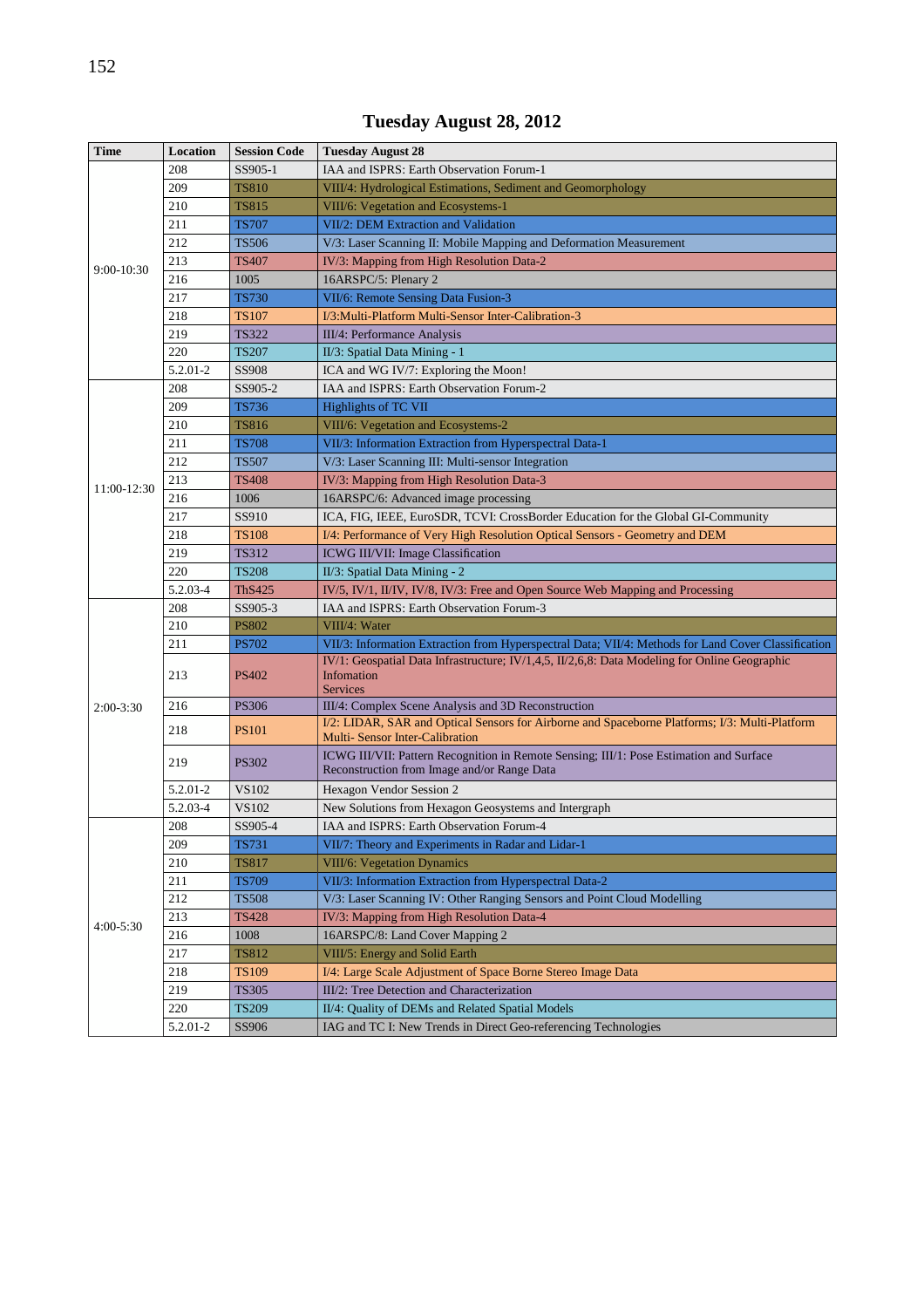| <b>Time</b> | Location  | <b>Session Code</b> | <b>Wednesday August 29</b>                                                                                                                                              |
|-------------|-----------|---------------------|-------------------------------------------------------------------------------------------------------------------------------------------------------------------------|
| 9:00-10:30  | Plenary 2 |                     | Plenary 2                                                                                                                                                               |
|             | Plenary 2 | <b>TS718</b>        | VII/4: Methods for Land Cover Classification-5                                                                                                                          |
|             | 208       | SS915               | GEO, CEOS and ISPRS: Global DEMs for the 21st century                                                                                                                   |
|             | 209       | <b>TS826</b>        | VIII/8: Landscape Biophysical Characterization                                                                                                                          |
|             | 210       | <b>TS818</b>        | VIII/6: Biophysical Parameter Retrieval                                                                                                                                 |
|             | 211       | <b>TS710</b>        | VII/3: Information Extraction from Hyperspectral Data-3                                                                                                                 |
|             | 212       | <b>TS509</b>        | V/4: Image-Based and Range-Based 3D Modelling-1                                                                                                                         |
| 11:00-12:30 | 213       | <b>TS411</b>        | IV/5: Distributed and Web-Based Geoinformation Services and Applications-1                                                                                              |
|             | 216       | <b>TS419</b>        | IV/8: 3D Spatial Data Integration for Disaster Management & Env. Monitoring-1                                                                                           |
|             | 217       | TS115               | <b>ICWG I/V: 3D Extraction using Unmanned Systems</b>                                                                                                                   |
|             | 218       | <b>TS110</b>        | I/4: New and Future Satellite Mission: Modelling and Performance                                                                                                        |
|             | 219       | <b>TS306</b>        | III/1: Image Processing                                                                                                                                                 |
|             | 220       | <b>TS210</b>        | II/4: Applied Spatial Uncertainty and Quality Control                                                                                                                   |
|             | 5.2.03-4  | <b>TS211</b>        | II/5: Multidimensional and Mobile Data Models                                                                                                                           |
|             | Plenary 2 |                     | <b>GAIII</b>                                                                                                                                                            |
|             | 208       | <b>PS901</b>        | <b>Special Sessions</b>                                                                                                                                                 |
|             | 210       | <b>PS803</b>        | VIII/6: Agriculture, Ecosystems and Bio-Diversity                                                                                                                       |
|             | 211       | <b>PS703</b>        | VII/4: Methods for Land Cover Classification; VII/5: Methods for Change Detection and Process<br>Modelling                                                              |
|             | 212       | <b>PS501</b>        | V/1: Vision Metrology-Best Practice, Systems and Applications; V/2: Cultural Heritage Data<br>Acquisition and Processing; V/4: Image-Based and Range-Based 3D Modelling |
| 2:00-3:30   | 213       | <b>PS403</b>        | IV/3: Mapping from High Resolution Data                                                                                                                                 |
|             | 216       | <b>PS307</b>        | III/4: Complex Scene Analysis and 3D Reconstruction; III/5: Image Sequence Analysis                                                                                     |
|             | 218       | <b>PS102</b>        | I/4: Geometric and Radiometric Modeling of Optical Spaceborne Sensors                                                                                                   |
|             | 219       | <b>PS303</b>        | III/1: Pose Estimation and Surface Reconstruction from Image and/or Range Data; III/2: 3D Point<br>Cloud Processing                                                     |
|             | 220       | <b>PS202</b>        | II/3: Spatial Analysis and Data Mining                                                                                                                                  |
|             | 5.2.01-2  | <b>VS103</b>        | <b>ESRI Vendor Session 1</b>                                                                                                                                            |
|             | 5.2.03-4  | VS103               | A Comprehensive Imagery System                                                                                                                                          |
|             | Plenary 2 |                     | <b>GAIII</b>                                                                                                                                                            |
| 4:00-5:30   | 208       | <b>TS824</b>        | <b>VIII/7: Biomass Estimation with Active Sensors</b>                                                                                                                   |
|             | 209       | <b>TS711</b>        | VII/3: Information Extraction from Hyperspectral Data-4                                                                                                                 |
|             | 210       | <b>TS819</b>        | VIII/6: Agricultural Management                                                                                                                                         |
|             | 211       | <b>TS721</b>        | VII/5: Methods for Change Detection and Process Modelling-1                                                                                                             |
|             | 212       | <b>TS510</b>        | V/4: Image-Based and Range-Based 3D Modelling-2                                                                                                                         |
|             | 213       | <b>TS412</b>        | IV/5: Distributed and Web-Based Geoinformation Services and Applications-2                                                                                              |
|             | 216       | <b>TS313</b>        | III/5: UAVs                                                                                                                                                             |
|             | 217       | <b>TS116</b>        | ICWG I/V: Remote Sensing in Remote Areas using Unmanned Systems                                                                                                         |
|             | 218       | <b>TS111</b>        | I/4: Radiometric and Geometric Modelling and Adjustment                                                                                                                 |
|             | 219       | <b>TS307</b>        | III/1: Mobile Mapping Systems                                                                                                                                           |
|             | 220       | <b>TS212</b>        | II/6: Geo-Visualization and Virtual Reality-1                                                                                                                           |
|             | 5.2.01-2  | SS909               | ICA and WG IV/8: Maps, Imagery and Crowd Sourcing for Disaster Management                                                                                               |
|             | 5.2.03-4  | <b>ThS421</b>       | IV/2, IV/II: GeoSensor Networks and Sensor Web                                                                                                                          |

# **Wednesday August 29, 2012**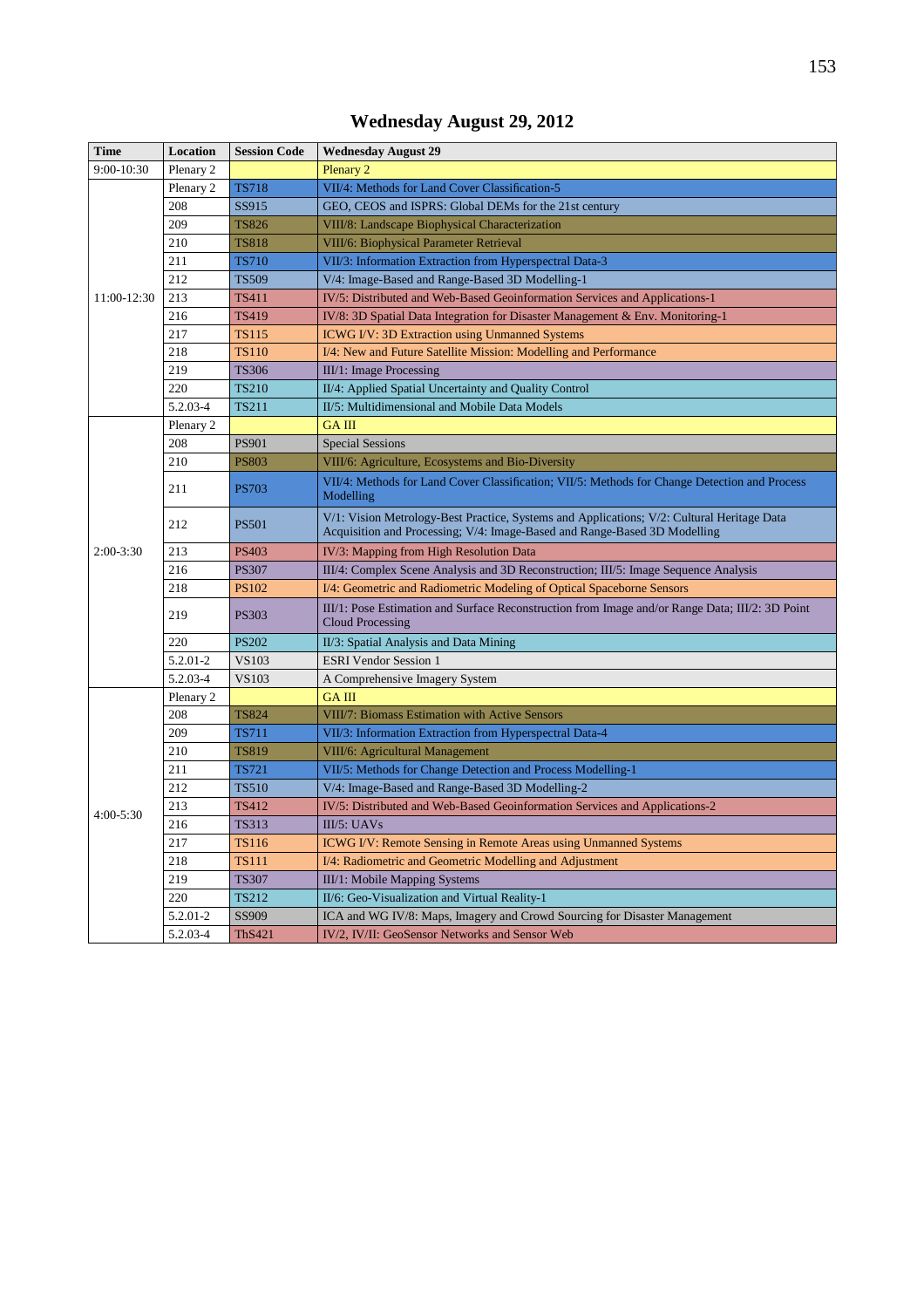| <b>Time</b> | Location | <b>Session Code</b> | <b>Thursday August 30</b>                                                                                            |
|-------------|----------|---------------------|----------------------------------------------------------------------------------------------------------------------|
|             | 208      | CATCON-1            | <b>CATCON-1: Presentations</b>                                                                                       |
|             | 209      | <b>TS712</b>        | VII/3: Information Extraction from Hyperspectral Data-5                                                              |
|             | 210      | <b>TS820</b>        | VIII/6: Wetland Ecosystems                                                                                           |
|             | 211      | <b>TS722</b>        | VII/5: Methods for Change Detection and Process Modelling-Session 2                                                  |
|             | 212      | <b>TS511</b>        | V/5: Sensor Calibration-1                                                                                            |
| 9:00-10:30  | 213      | <b>TS413</b>        | IV/5: Distributed and Web-Based Geoinformation Services and Applications-3                                           |
|             | 216      | <b>TS420</b>        | IV/8: 3D Spatial Data Integration for Disaster Management & Env. Monitoring-2                                        |
|             | 217      | <b>TS314</b>        | III/5: Image Sequence Analysis                                                                                       |
|             | 218      | <b>TS117</b>        | <b>ICWG I/V: Instruments and Methods for Unmanned Systems Based Remote Sensing</b>                                   |
|             | 219      | <b>TS308</b>        | III/2: Façades                                                                                                       |
|             | 220      | <b>TS213</b>        | II/6: Geo-Visualization and Virtual Reality-2                                                                        |
|             | 208      | CATCON-2            | <b>CATCON-2: User Evaluations</b>                                                                                    |
|             | 209      | <b>TS829</b>        | VIII/8: Drought, Moisture and Stress Detection                                                                       |
| 11:00-12:30 | 210      | <b>TS821</b>        | <b>VIII/7: Forest Change Detection</b>                                                                               |
|             | 211      | <b>TS723</b>        | VII/5: Methods for Change Detection and Process Modelling-Session 3                                                  |
|             | 212      | <b>TS512</b>        | V/5: Sensor Calibration-2                                                                                            |
|             | 213      | <b>TS414</b>        | IV/6: Global DEM Interoperability-1                                                                                  |
|             | 216      | <b>TS422</b>        | ICWG IV/VIII: Updating and Maintenance of Core Spatial Databases-1                                                   |
|             | 217      | <b>TS603</b>        | VI/4: Cross-Border Education - Joint Educational Programs                                                            |
|             | 218      | <b>TS118</b>        | <b>ICWG I/V: Unmanned Systems for Mapping</b>                                                                        |
|             | 219      | <b>TS309</b>        | III/4: Building Outlining                                                                                            |
|             | 220      | <b>TS214</b>        | II/6: Geo-Visualization and Virtual Reality-3                                                                        |
|             | 210      | <b>PS804</b>        | VIII/7: Forestry; VIII/10: Cryosphere                                                                                |
|             | 211      | <b>PS704</b>        | VII/5: Methods for Change Detection and Process Modelling; VII/6: Remote Sensing Data Fusion                         |
|             | 212      | <b>PS502</b>        | V/3: Terrestrial Laser Scanning and 3D Imaging; V/6: Close Range Morphological Measurement for<br>the Earth Sciences |
| $2:00-3:30$ | 213      | <b>PS404</b>        | IV/3: Mapping from High Resolution Data                                                                              |
|             | 216      | <b>PS308</b>        | III/5: Image Sequence Analysis; TCs III and V: Medical Imaging and Human Motion                                      |
|             | 219      | <b>PS304</b>        | III/2: 3D Point Cloud Processing                                                                                     |
|             | 5.2.01-2 | <b>VS104</b>        | <b>ESRI Vendor Session 2</b>                                                                                         |
|             | 5.2.03-4 | <b>VS104</b>        | Easily Manage and Make Large Collections of Imagery and Remote Sensing Data Accessible                               |
|             | 208      | <b>TS830</b>        | VIII/9: Ocean Temperature, Salinity and Carbon                                                                       |
|             | 209      | <b>ThS733</b>       | VII/7, III/2, V/1, V/3, ICWG V/I: Low-cost UAVs (UVSs) and Mobile Mapping Systems-1                                  |
|             | 210      | <b>TS822</b>        | VIII/7: Classification and Lidar                                                                                     |
|             | 211      | <b>TS724</b>        | VII/5: Methods for Change Detection and Process Modelling-4                                                          |
|             | 212      | <b>TS513</b>        | V/6: Close Range Morphological Measurement for the Earth Sciences                                                    |
| $4:00-5:30$ | 213      | <b>TS415</b>        | IV/6: Global DEM Interoperability-2                                                                                  |
|             | 216      | <b>TS316</b>        | III/1: Image Orientation                                                                                             |
|             | 217      | SS913               | ISPRS and OGC: Open Geospatial Consortium Forum                                                                      |
|             | 218      | <b>TS112</b>        | I/5: Integrated Systems for Sensor Georeferencing and Navigation-1                                                   |
|             | 219      | <b>TS310</b>        | III/2: Efficient Algorithm Implementation and Data Management                                                        |
|             | 220      | <b>TS215</b>        | II/7: Spatial Decision Support and Location-Based Services-1                                                         |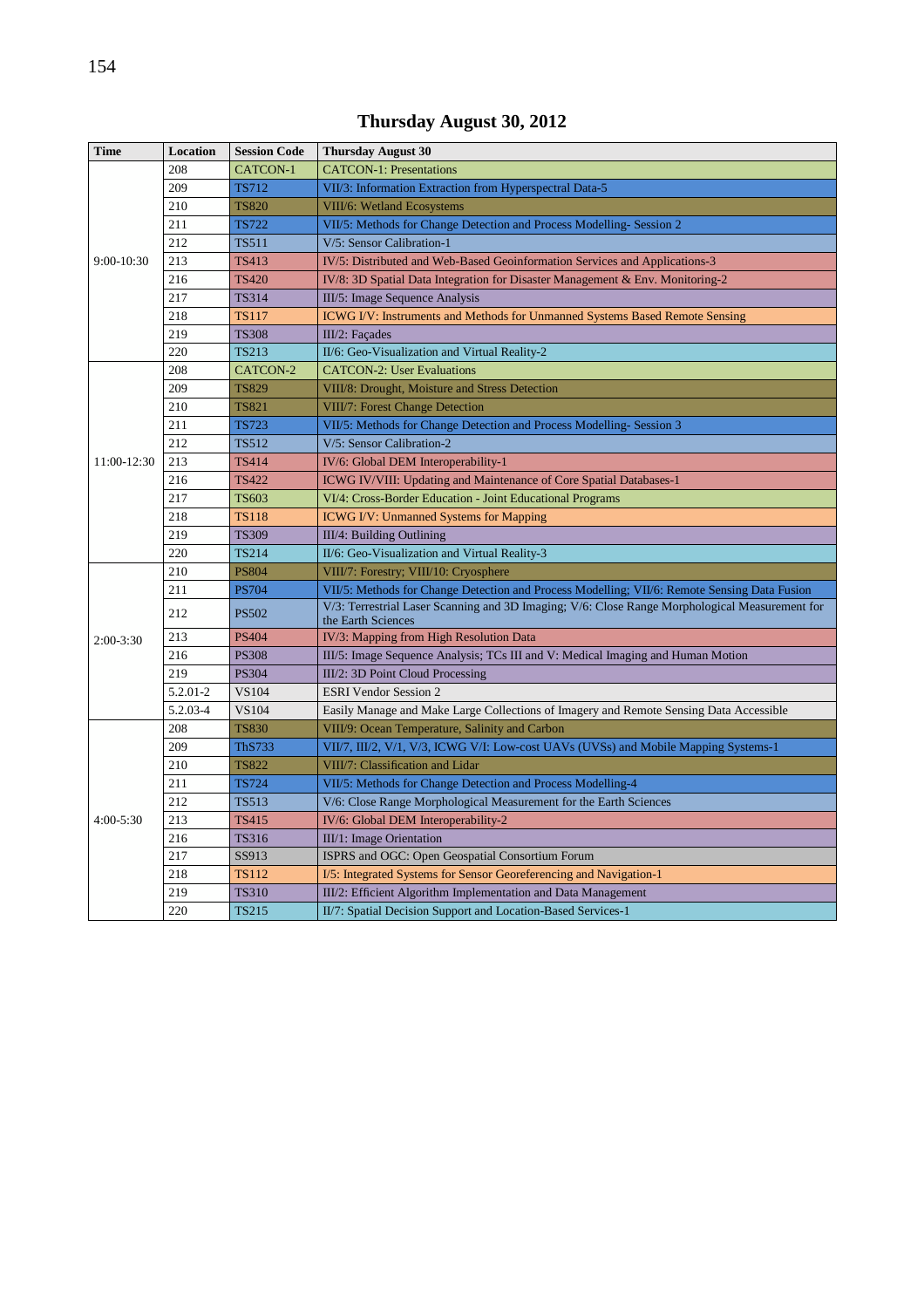| Time        | Location  | <b>Session Code</b> | <b>Friday August 31</b>                                                                                                                                                                                                                     |
|-------------|-----------|---------------------|---------------------------------------------------------------------------------------------------------------------------------------------------------------------------------------------------------------------------------------------|
| 9:00-10:30  | Plenary 2 |                     | Plenary 3                                                                                                                                                                                                                                   |
|             | Plenary 2 | <b>TS719</b>        | VII/4: Methods for Land Cover Classification-6                                                                                                                                                                                              |
|             | 208       | SS917               | NASMG and WG II/1: ZY-3 Satellite Data Processing and Application                                                                                                                                                                           |
|             | 209       | <b>TS831</b>        | VIII/9: Ecology                                                                                                                                                                                                                             |
|             | 210       | <b>TS823</b>        | VIII/7: Biomass                                                                                                                                                                                                                             |
|             | 211       | <b>TS725</b>        | VII/5: Methods for Change Detection and Process Modelling-5                                                                                                                                                                                 |
|             | 212       | <b>ThS514</b>       | V/6, IV/8: Morphological Change Detection                                                                                                                                                                                                   |
| 11:00-12:30 | 213       | <b>TS416</b>        | IV/6: Global DEM Interoperability-3                                                                                                                                                                                                         |
|             | 216       | <b>TS423</b>        | ICWG IV/VIII: Updating and Maintenance of Core Spatial Databases-2                                                                                                                                                                          |
|             | 217       | <b>ThS325</b>       | WGs from TCs III and I: Pléïades System Applications                                                                                                                                                                                        |
|             | 218       | <b>ThS735</b>       | VII/7, III/2, V/3: Waveform Lidar for Remote Sensing                                                                                                                                                                                        |
|             | 219       | <b>TS315</b>        | III/2: Object Detection in 3D Point Clouds                                                                                                                                                                                                  |
|             | 220       | <b>TS216</b>        | II/7: Spatial Decision Support and Location-Based Services-2                                                                                                                                                                                |
|             | Plenary 2 |                     | <b>GAIV</b>                                                                                                                                                                                                                                 |
| $2:00-3:30$ | 211       | <b>PS705</b>        | VII/6: Remote Sensing Data Fusion; VII/7, III/2, V/1, V/3, ICWG V/I:Low-cost UAVs (UVSs) and<br>mobile mapping systems; VII/7, III/2, V/3: Waveform lidar for remote sensing; VII/7: Theory and<br><b>Experiments</b><br>in Radar and Lidar |
|             | 212       | <b>PS503</b>        | V/5: Image Sensor Technology; ICWG V/I: Land-Based Mobile Mapping Systems                                                                                                                                                                   |
|             | 213       | <b>PS405</b>        | IV/5: Distributed and Web-Based Geoinformation Services and Applications; IV/6: Global DEM<br>Interoperability                                                                                                                              |
|             | 218       | <b>PS104</b>        | I/5: Integrated Systems for Sensor Georeferencing and Navigation; ICWG I/V: Unmanned Vehicle<br>Systems (UVS) for Mapping and Monitoring Applications                                                                                       |
|             | 219       | <b>PS305</b>        | III/2: 3D Point Cloud Processing; III/3: Image Analysis for Indexation and Image Retrieval                                                                                                                                                  |
|             | 220       | <b>PS203</b>        | II/4: Uncertainty Modeling and Quality Control for Spatial Data; II/6: Geo-Visualization and Virtual<br>Reality; II/7: Spatial Decision Support and Location-Based Services                                                                 |
|             | 5.2.01-2  | <b>VS105</b>        | <b>ESRI Vendor Session 3</b>                                                                                                                                                                                                                |
|             | 5.2.03-4  | <b>VS105</b>        | Working with Lidar in a GIS Environment                                                                                                                                                                                                     |
|             | Plenary 2 |                     | <b>GAIV</b>                                                                                                                                                                                                                                 |
| $4:00-5:30$ | 208       | <b>TS832</b>        | VIII/10: Cryosphere: Sea Ice                                                                                                                                                                                                                |
|             | 209       | <b>TS732</b>        | VII/7: Theory and Experiments in Radar and Lidar-2                                                                                                                                                                                          |
|             | 210       | <b>TS827</b>        | VIII/8: Land Cover Dynamics                                                                                                                                                                                                                 |
|             | 211       | <b>TS726</b>        | VII/5: Methods for Change Detection and Process Modelling-6                                                                                                                                                                                 |
|             | 212       | <b>TS515</b>        | ICWG V/I: Land-Based Mobile Mapping Systems-1                                                                                                                                                                                               |
|             | 213       | <b>TS417</b>        | IV/7: Planetary Mapping and Databases - Moon                                                                                                                                                                                                |
|             | 216       | <b>TS318</b>        | III/1: Registration-2                                                                                                                                                                                                                       |
|             | 217       | SS912               | ISPRS and IAA: Pléiades Inflight Calibration and Performance Assessment                                                                                                                                                                     |
|             | 218       | <b>TS114</b>        | I/5: Integrated Systems for Sensor Georeferencing and Navigation-2                                                                                                                                                                          |
|             | 219       | <b>TS317</b>        | III/2: Registration-1                                                                                                                                                                                                                       |
|             | 220       | <b>ThS734</b>       | VII/7, III/2, V/1, V/3, ICWG V/I: Low-cost UAVs (UVSs) and Mobile Mapping Systems-2                                                                                                                                                         |
|             | 5.2.01-2  | <b>TS217</b>        | ICWG II/IV: Semantic Interoperability                                                                                                                                                                                                       |
|             | 5.2.03-4  | <b>ThS426</b>       | IV/5,4,1,8, II/6, VI/1,2: Web-based Virtual and Shared Geospatial Environments                                                                                                                                                              |

# **Friday August 31, 2012**

# **Saturday September 1, 2012**

| <b>Time</b>  | Location  | <b>Session Code</b> | <b>Saturday September 1</b>                                             |
|--------------|-----------|---------------------|-------------------------------------------------------------------------|
|              | 208       | <b>TS833</b>        | VIII/10: Cryosphere: Glaciers and Ice Sheets                            |
|              | 209       | SS916               | GEO, GOFC-GOLD and ISPRS: Global Land Cover Mapping at Fine Resolutions |
|              | 212       | <b>TS516</b>        | ICWG V/I: Land-Based Mobile Mapping Systems-2                           |
|              | 213       | <b>TS418</b>        | IV/7: Planetary Mapping and Databases - Mars                            |
| $9:00-10:30$ | 216       | <b>ThS427</b>       | IV/II, IV/8, IV/1: Volunteered Geospatial Information                   |
|              | 217       | <b>TS319</b>        | III/1: Image Orientation and Reconstruction                             |
|              | 218       | <b>TS119</b>        | I/6 and IAA: Small Satellites for Earth Observation                     |
|              | 219       | <b>TS323</b>        | III/2: 3D Point Cloud Classification                                    |
|              | 220       | <b>TS218</b>        | <b>ICWG II/IV: Ontologies for Geospatial Applications</b>               |
| 11:00-12:30  | Plenary 2 |                     | Plenary 4                                                               |
| $2:00-3:30$  | Plenary 2 |                     | <b>Closing Ceremony</b>                                                 |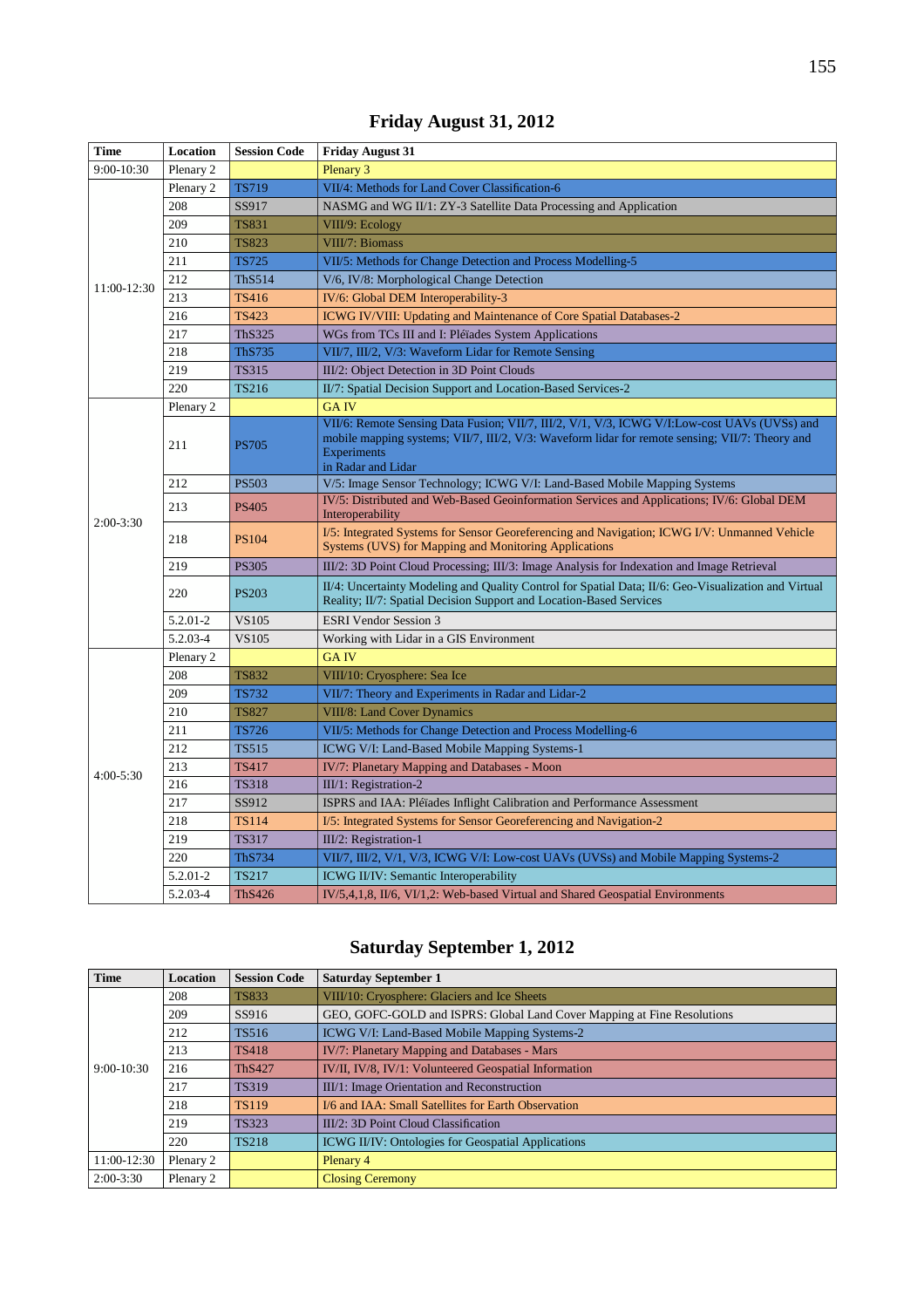#### **ORAL PRSENTATION AND ePOSTERS**

### **INVITED AND ORAL (TECHNICAL SESSION) PRESENTATIONS**

Invited and oral presentations will be delivered in technical sessions of 90 minutes duration. Invited presentations are 30-35 minutes duration. Oral presentations are 17-22 minutes duration. Exact schedules for every session will be published in the Final Programme. The duration of each presentation includes question time and changeover time.

Guidelines for the presentations:

- Landscape format orientation.
- 16:9 aspect ratio (horizontal span : vertical span).
- Use a clean sans serif font such as Arial; minimum font size 20 point.
- No more than 5 dot points on any slide.
- For invited presentations, no more than 35 slides.
- For oral presentations, no more than 20 slides.
- Use images and diagrams frequently rather than too much text (no death by PowerPoint!!).
- Image quality must be sufficient for a 1920 by 1080 projected display.
- PDF, PPS or PPSX (PowerPoint Show) documents only.
- Maximum file size 5Mb.
- No embedded video. Use a 'place holder' image in the presentation if necessary.
- External video files can be used if you use your own notebook PC or Mac for the presentation. You are still required to upload your presentation into the online system (without the video).

#### **SHORT + INTERACTIVE (ePOSTER SESSION) PRESENTATIONS**

Short+Interactive presentations will be delivered in ePoster sessions of 90 minutes duration. Presenting authors will give a 3 minute presentation and have the opportunity to discuss their ePoster with delegates using iPads connected to large screen monitors in the exhibit area and outside the meeting rooms, or using any Internet-capable mobile device (eg notebook PCs, tablet PCs, smartphones). Your ePoster needs to serve both purposes, so you have a choice of a single page poster or a short (PowerPoint style) presentation of no more than 5 slides.

Guidelines for the ePosters:

- Landscape format orientation.
- 16:9 aspect ratio (horizontal span : vertical span).
- Use a clean sans serif font such as Arial; minimum font size 20 point.
- Either a single page, detailed poster, or up to 5, less detailed, slides.
- No more than 5 dot points on any slide.
- Use images and diagrams frequently rather than too much text (no death by PowerPoint!!).
- Image quality must be sufficient for a 1 metre diagonal, 1920 by 1080 LCD display screen.
- PDF, PPS or PPSX (Powerpoint Show) documents only.
- Maximum file size 5Mb.
- No embedded video and no Flash animations (incompatible with iPads).

You must use a pre-loaded presentation, use of notebook PCs or similar devices will not be allowed to avoid delays during changeovers between speakers.